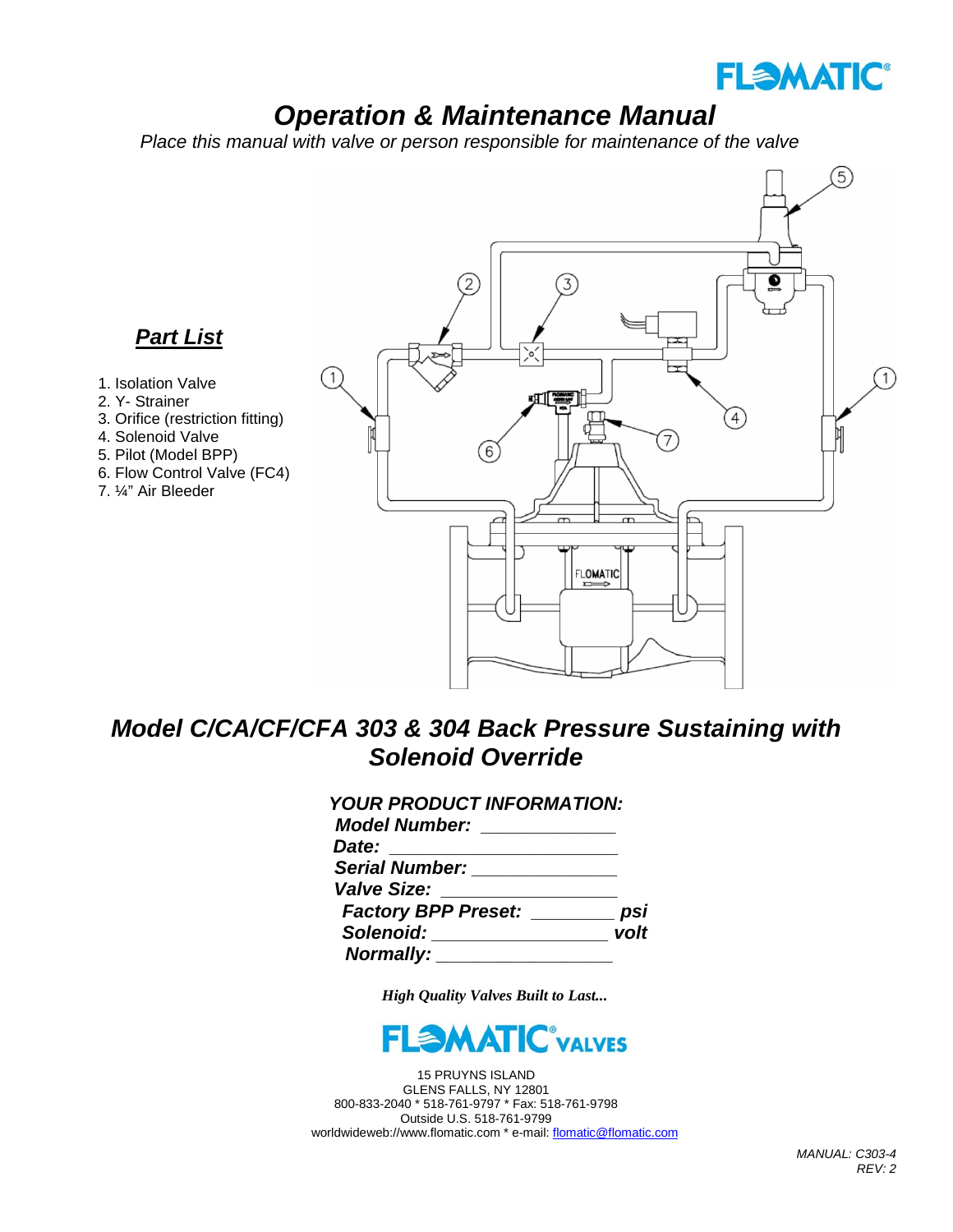

### **BACK PRESSURE WITH SOLENOID OVERRIDE**

The Model C/CA/CF/CFA 303 permits flow and operates as a back pressure sustaining valve when the two-way, normally open solenoid valve is de-energized. Energizing the solenoid closes the valve.

The Model C/CA/CF/CFA 304 permits flow and operates as a back pressure sustaining valve when the two-way, normally closed solenoid valve is energized. De-energizing the solenoid closes the valve.

#### **SHIPMENT:**

When shipped, controls are usually mounted on the main valve. If control sub-assemblies are shipped separately all connections are tagged to insure correct assembly.

#### **INSTALLATION:**

- 1. Flush the pipeline before inserting the valve.
- 2. **Exercise caution to prevent dirt/debris from entering valve and control piping.**
- 3. Install the valve with the "arrow" on the body pointing in the direction of flow.
- 4. Attach sub-assemblies to main valve if necessary.
- 5. Connect Solenoid wires to system control assembly.
- 6. Allow enough clearance above valve for removal of diaphragm assembly.

#### **START-UP:**

- 1. Install pressure gauges to observe inlet and outlet pressures (optional).
- 2. Open both isolation valves on the control assembly.
- 3. Open 1/4" air bleeder at the top of the valve.
- 4. Open main line shut-off valve (usually a gate or butterfly valve) on the outlet side of the main valve about 1/4 open.
- 5. Slowly open main line shut-off valve on the inlet side.
- 6. Close ¼" air bleeder when **all air has been removed** from valve cover.
- 7. Slowly open the main line shut-off valve on the outlet side the remainder of the way.
- 8. If the back pressure setting is too high, turn the pilot adjustment screw slowly counter clockwise, if the back pressure setting is too low, turn the pilot adjusting screw slowly clockwise until required setting is achieved. Fluid must be flowing through valve to make pilot adjustments.

CAUTION: any adjustment should be done slowly.

#### **OPERATION:**

When the solenoid allows, the Models C/CA/CF/CFA 303 and 304 - Back Pressure Sustaining Valve will throttle to maintain a minimum upstream pressure (backpressure) regardless of change in demand downstream.

The throttled position of the main valve diaphragm assembly is controlled by a pilot valve which senses the upstream pressure. The pilot valve reacts immediately to changes in pressure and in turn causes a repositioning of the main valve diaphragm assembly to sustain the desired, preset upstream pressure.

The main valve will only open when triggered by the solenoid valve and the required backpressure is obtained on the upstream portion of the system. The BPP senses the upstream (inlet) pressure and reacts immediately to add or remove water from the top of the main valve diaphragm assembly causing a repositioning of the main valve as the inlet pressure tends to increase or decrease with varying flow demand. The BPP diaphragm will automatically sense the changes in the flow of the system as it continuously controls the main valve to throttle or to close and maintain the desired, preset minimum inlet pressure. The throttling action of the main valve provides the required system backpressure.

This valve will close when the upstream pressure drops below the pilot control setting. If the minimum backpressure is maintained the main valve will open proportional to the system flow and pressure resulting in an increase in both the upstream and downstream pressures if the downstream demand is less than the available supply.